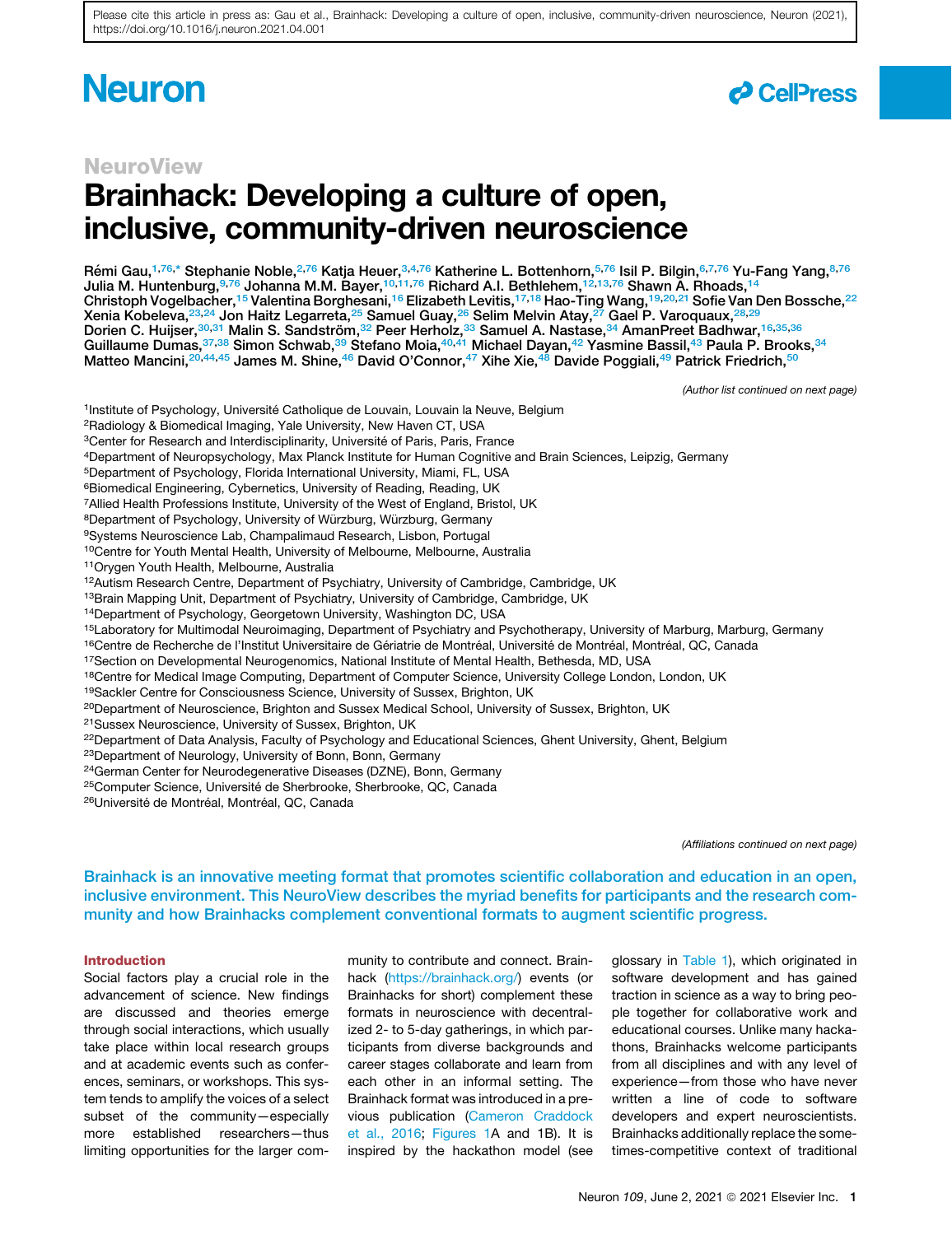## *d* CellPress



Anibal S. Heinsfeld,<sup>53,54</sup> Lydia Riedl,<sup>51</sup> Roberto Toro,<sup>3,52</sup> César Caballero-Gaudes,<sup>40</sup> Anders Eklund,<sup>55,56,57</sup> Kelly G. Garner,<sup>58,59,60</sup> Christopher R. Nolan,<sup>61</sup> Damion V. Demeter,<sup>62</sup> Fernando A. Barrios,<sup>63</sup> Junaid S. Merchant,<sup>64,65</sup> Elizabeth A. McDevitt,<sup>34</sup> Robert Oostenveld,<sup>66,67</sup> R. Cameron Craddock,<sup>68</sup> Ariel Rokem,<sup>69</sup> Andrew Doyle,<sup>70</sup> Satrajit S. Ghosh,<sup>71,72</sup> Aki Nikolaidis,<sup>73</sup> Olivia W. Stanley,<sup>74,75</sup> and Eneko Uruñuela<sup>40,41</sup> The Brainhack Community <sup>27</sup>Neuroscience and Neurotechnology, Middle East Technical University, Ankara, Turkey 28Parietal, INRIA, Saclay, France <sup>29</sup>Montréal Neurological Institute, McGill University, Montréal, QC, Canada <sup>30</sup>Erasmus School of Social and Behavioural Sciences, Erasmus University Rotterdam, Rotterdam, the Netherlands 31Developmental and Educational Psychology, Leiden University, Leiden, the Netherlands 32INCF, Karolinska Institute, Stockholm, Sweden 33NeuroDataScience - ORIGAMI laboratory, Faculty of Medicine and Health Sciences McGill University Montréal, QC Canada 34Princeton Neuroscience Institute, Princeton University, Princeton, NJ, USA <sup>35</sup>Multiomics Investigation of Neurodegenerative Diseases (MIND) Lab, Université de Montréal, Montréal, QC, Canada 36 Département de Pharmacologie et Physiologie, Université de Montréal, Montréal, QC, Canada <sup>37</sup>Department of Psychiatry, Université de Montréal, Montréal, QC, Canada 38Mila, Université de Montréal, Montréal, QC, Canada <sup>39</sup>Department of Biostatistics & Center for Reproducible Research, University of Zurich, Zurich, Switzerland <sup>40</sup>Basque Center on Cognition, Brain and Language, San Sebastián-Donostia, Spain <sup>41</sup>University of the Basque Country (EHU UPV), San Sebastián-Donostia, Spain 42Human Neuroscience Platform, Fondation Campus Biotech Geneva, Geneva, Switzerland 43 Graduate Division of Biological & Biomedical Sciences, Emory University, Atlanta, GA, USA 44Cardiff University Brain Research Imaging Centre, Cardiff University, Cardiff, UK 45NeuroPoly Lab, Polytechnique Montréal, Montréal, QC, Canada 46Faculty of Medicine and Health, The University of Sydney, Sydney, Australia 47Department of Biomedical Engineering, Yale University, New Haven, CT, USA 48Department of Neuroscience, Weill Cornell Medicine, New York City, NY, USA 49Padova Neuroscience Center, University of Padova, Padova, Italy 50Institute of Neuroscience and Medicine, Brain & Behaviour (INM-7), Research Centre Jülich, Jülich, Germany 51Department of Psychiatry and Psychotherapy, Philipps Universität, Marburg, Germany 52Neuroscience Department, Institut Pasteur, Paris, France 53Computational Neuroimaging Lab, University of Texas at Austin, Austin, TX, USA 54Department of Computer Science, University of Texas at Austin, Austin, TX, USA <sup>55</sup>Department of Biomedical Engineering, Linköping University, Linköping, Sweden 56Department of Computer and Information Science, Linköping University, Linköping, Sweden 57Center for Medical Image Science and Visualization (CMIV), Linköping University, Linköping, Sweden 58Queensland Brain Institute, The University of Queensland, St Lucia, Australia 59School of Psychology, University of Birmingham, Birmingham, UK 60School of Psychology, The University of Queensland, St Lucia, Australia <sup>61</sup>School of Psychology, University of New South Wales, Sydney, Australia 62Psychology Department, The University of Texas at Austin, Austin, TX, USA 63Instituto de Neurobiología, Universidad Nacional Autónoma de México, Querétaro, Mexico 64Neuroscience and Cognitive Science Program, University of Maryland, College Park, MD, USA 65Department of Psychology, University of Maryland, College Park, MD, USA 66Donders Institute for Brain, Cognition and Behaviour, Radboud University, Nijmegen, the Netherlands 67NatMEG, Karolinska Institutet, Stockholm, Sweden 68Department of Diagnostic Medicine, The University of Texas at Austin Dell Medical School, Austin, TX, USA 69Psychology and eScience Institute, University of Washington, Seattle, WA, USA <sup>70</sup>McGill Centre for Integrative Neuroscience, McGill University, Montréal, QC, Canada 71McGovern Institute for Brain Research, MIT, Cambridge, MA, USA <sup>72</sup>Department of Otolaryngology - Head and Neck Surgery, Harvard Medical School, Boston, MA, USA 73 Center for the Developing Brain, Child Mind Institute, New York City, NY, USA <sup>74</sup>Centre for Functional and Metabolic Mapping, University of Western Ontario, London, ON, Canada 75Department of Medical Biophysics, University of Western Ontario, London, ON, Canada <sup>76</sup>These authors contributed equally \*Correspondence: [remi.gau@uclouvain.be](mailto:remi.gau@uclouvain.be) <https://doi.org/10.1016/j.neuron.2021.04.001>

hackathons with a purely collaborative one and also feature informal dissemination of ongoing research through unconferences.

In the following NeuroView, we aim to address two key questions about the

merits of a Brainhack. First, how do participants benefit from attending a Brainhack event? Second, what is the relevance and importance of Brainhacks for neuroscience more broadly? To answer these questions, we discuss the

five defining Brainhack features: (1) a project-oriented approach that fosters active participation and communitydriven problem-solving; (2) learning by doing, which enables participants to gain more intensive training, particularly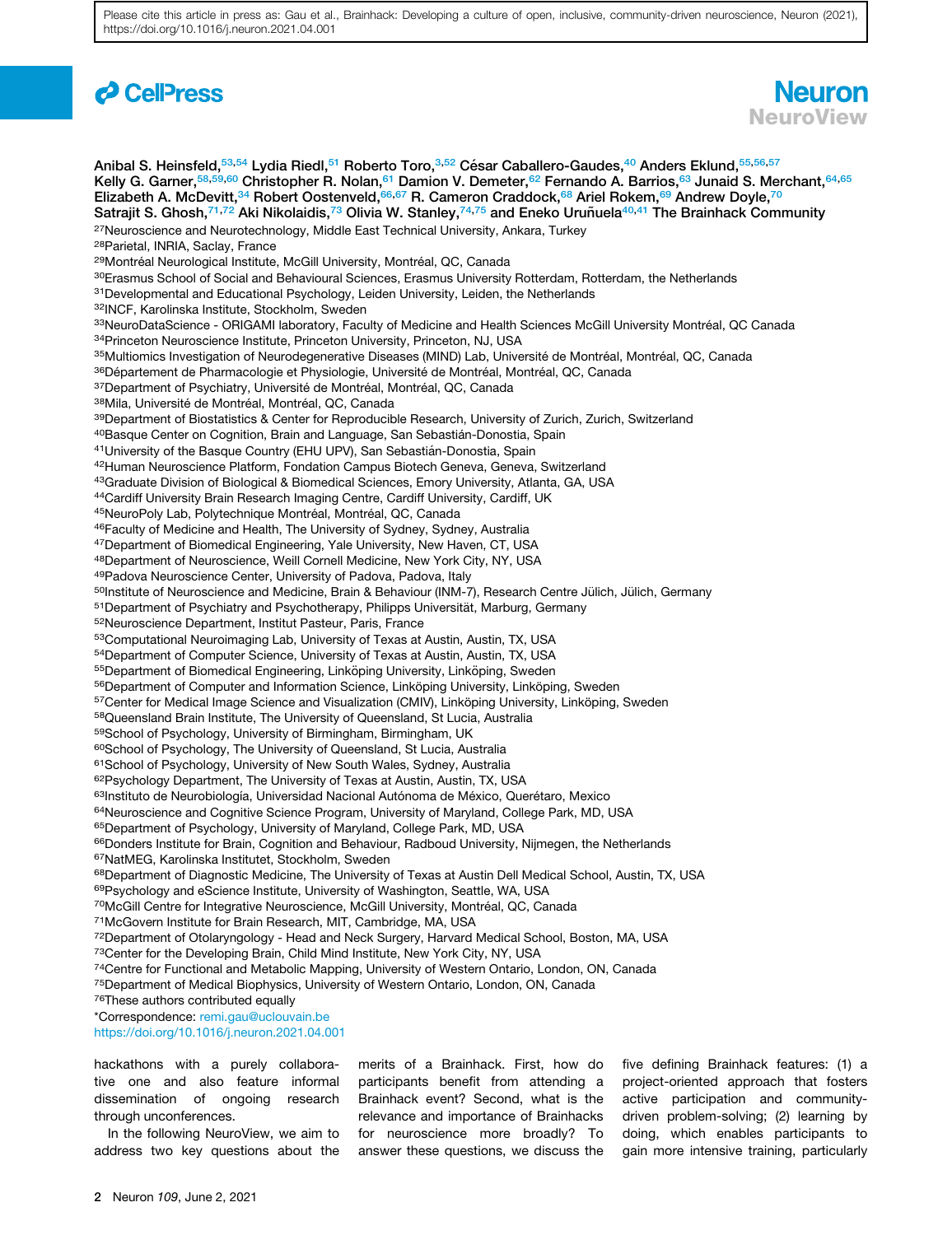### **Neuron NeuroView**

### *d* CellPress

<span id="page-2-0"></span>

#### Figure 1. Brainhack in time and space

(A) Anatomy of a Brainhack shows how the components of Brainhack events relate to overarching topics that lead to scientific and professional opportunities in neuroscience.

(B) Timeline of a single event describes the typical daily schedule throughout a Brainhack. Project work and educational activities occur simultaneously interspersed with unconferences.

(C) Brainhack cartography displays cities across the world that have hosted a Brainhack. Marker color indicates the year in which each city hosted its first Brainhack, and marker size indicates the number of events hosted in each city.

(D) The Brainhack timeline displays the number of events per month since the inaugural Brainhack in September 2012, along with notable happenings throughout the years. Months are only denoted in the first year with a single letter; this ordering is repeated for all subsequent years.

See the latest version of this figure at [http://brainhack.org/brainhack\\_jupyter\\_book/neuroview\\_figure.html.](http://brainhack.org/brainhack_jupyter_book/neuroview_figure.html)

in computational methods; (3) training in open science and collaborative coding, which helps participants become more effective collaborators; (4) focus on reproducibility, which leads to more robust scientific research; and (5) accelerated building and bridging of communities, which encourages inclusivity and seamless collaboration between researchers at different career stages. Altogether, Brainhacks and similar formats are increasingly recognized as a new way of providing academic training and conducting research that extends traditional settings. These events foster a new research culture that celebrates open science, collaboration, and diversity, unlocking opportunities for scientific progress.

#### A project-oriented approach

Brainhacks are fundamentally centered on attendee-led projects. At the beginning of each Brainhack, participants pitch project ideas and form teams to realize some of these ideas during the ''hacking'' sessions [\(Figure 1](#page-2-0)B). The teams are dynamic, and their composition can change throughout the course of a project. As participants group themselves based on their common interest in a question, method, goal, or idea, interdisciplinary teams naturally emerge. Each participant can hone diverse skills by playing an active part in multiple projects. This format avoids the scientific silos that often arise when scientists connect over a specific methodological or conceptual approach. Brainhack projects promote

the flow of information between specialized domains within the multidisciplinary field of neuroscience.

The project-oriented structure of Brainhack enables everyone to be an active participant at the event, with contributions taking a variety of forms. Importantly, the term ''hacking'' is not used to refer to coding in particular but to describe an intensive form of work, eschewing strict conventions and often targeted at prototyping an idea within a short period of time. Participants are therefore not required to have coding skills to make meaningful contributions. An example of an impactful project that did not focus on coding is Open Brain Consent [\(https://](https://open-brain-consent.readthedocs.io/en/stable/) [open-brain-consent.readthedocs.io/en/](https://open-brain-consent.readthedocs.io/en/stable/) [stable/](https://open-brain-consent.readthedocs.io/en/stable/); [Bannier et al., 2021\)](#page-6-1). This project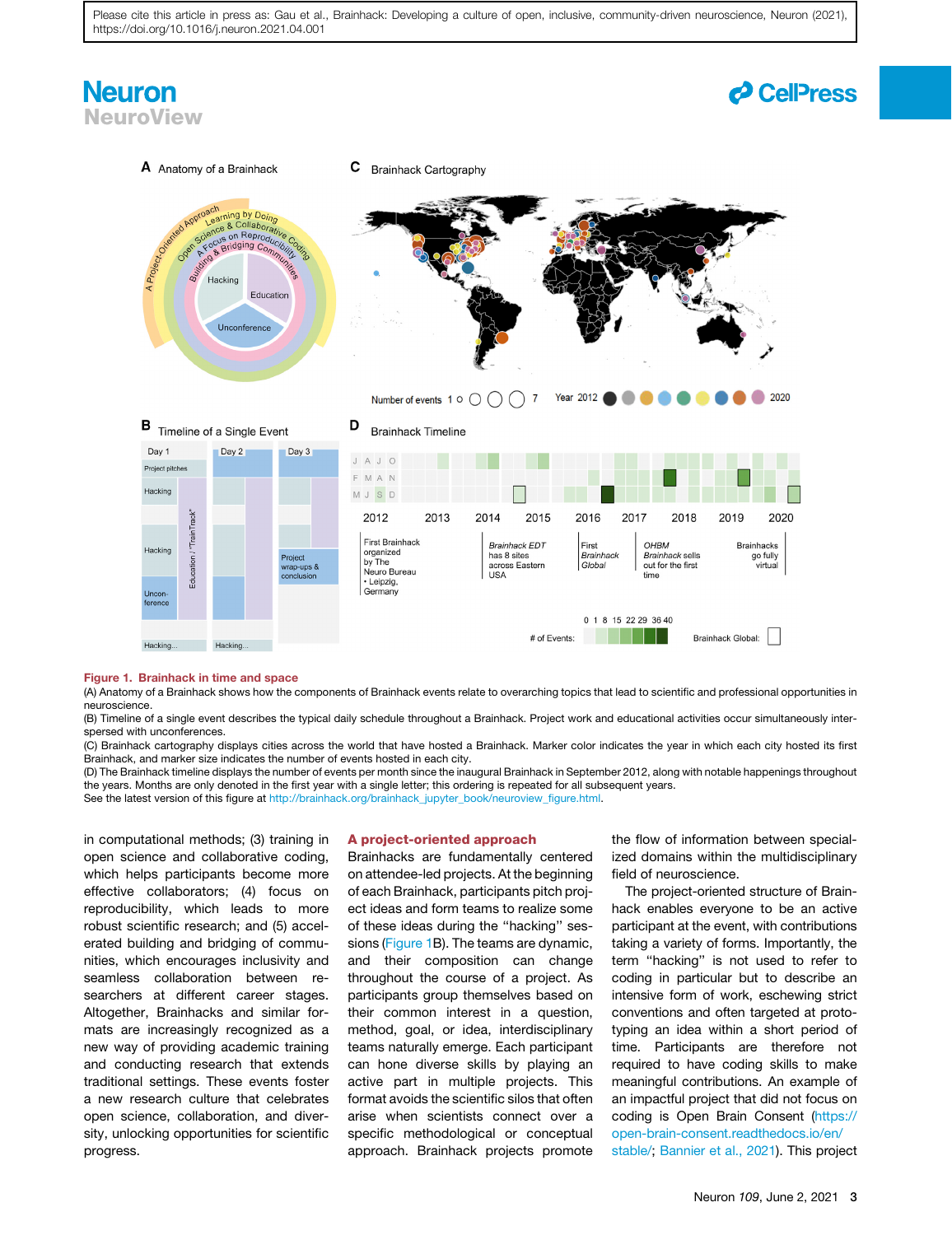### *d* CellPress

#### <span id="page-3-0"></span>Table 1. Glossary of selected terminology

| Term         | Definition                                                                                                                                                                                                                                                                                                                                                                                                                                                   |
|--------------|--------------------------------------------------------------------------------------------------------------------------------------------------------------------------------------------------------------------------------------------------------------------------------------------------------------------------------------------------------------------------------------------------------------------------------------------------------------|
| Open Science | Movement and practices within science aimed at<br>increasing the transparency, accessibility,<br>diversity, and inclusivity of scientific practices and<br>output. This is often reflected in open science<br>practices, such as publishing open access<br>manuscripts; making research data findable,<br>accessible, interoperable, and reusable (FAIR);<br>and open sourcing code and software, etc.                                                       |
| Hackathon    | The term hackathon is a portmanteau of "hacking"<br>and "marathon." Traditionally, it is an event in<br>which people and teams gather to collaboratively<br>work on projects over the course of multiple<br>days. These events often historically feature<br>competitions between teams. Brainhacks instead<br>emphasize collaboration over competition.                                                                                                     |
| Hacking      | In this context, hacking does not indicate trying<br>to break into computer systems by breaching<br>security. Instead, it refers to tinkering with a system<br>to better understand its working and subsequently<br>laying a foundation for its advancement.                                                                                                                                                                                                 |
| Unconference | This refers to a short session in which participants<br>either present their research or prompt a discourse<br>on any topic of interest in an informal setting.<br>The content of an unconference may be decided<br>impromptu and is often inspired by ongoing team<br>discussions during the course of the Brainhack.                                                                                                                                       |
| TrainTrack   | A series of educational workshops that run in<br>parallel with the projects enabling attendees to<br>acquire specific skills during the course of their<br>projects. The content of TrainTrack ranges from<br>tutorials teaching skills useful to successfully<br>navigate diverse projects in the Brainhack (such<br>as code version control using Git) to more<br>generalized education relevant to neuroscientific<br>research (like MATLAB, BIDS, etc.). |

Terms highlighted here either are defined in a unique way for this community or are important for appreciating the text. For detailed definitions, see [Cameron Craddock et al. \(2016\)](#page-6-0) and the Brainhack Jupyter Book Glossary [\(http://brainhack.org/brainhack\\_jupyter\\_book/glossary.html](http://brainhack.org/brainhack_jupyter_book/glossary.html)).

developed consent form templates for the collection and sharing of human neuroimaging data, incorporating data protection standards such as the General Data Protection Regulation (GDPR) of the European Union. The consent forms can be used in ethics approval procedures to ensure that the collected data are shareable while the participants' privacy is protected.

Unlike some traditional hackathons, there is no competitive element to Brainhacks. The focus is on collective and community-driven work, making the events more welcoming for inexperienced participants. Neither the level of completeness nor the publication potential determines the success of a project. Instead, Brainhacks emphasize the value of collaborating, exploring unconventional ideas, group thinking, and building tools that benefit the community. Exemplary of these values is a project that originated at the first Brainhack in 2012: The Brain Catalogue [\(https://braincatalogue.](https://braincatalogue.org/) [org/](https://braincatalogue.org/)) provides magnetic resonance (MR) brain images of a range of different species and allows multiple users to view and segment them on the web simultaneously. Its successor, BrainBox ([https://](https://brainbox.pasteur.fr/) [brainbox.pasteur.fr/](https://brainbox.pasteur.fr/)), has evolved to enable real-time collaborative segmentation of any MR image accessible online [\(Heuer et al., 2016](#page-6-2)). BrainBox has been used in many subsequent Brainhack projects, research collaborations, and sci-

### **Neuron NeuroView**

ence outreach events. Similarly, braindr ([https://braindr.us\)](https://braindr.us) fosters citizen science while solving visual quality control for massive datasets [\(Keshavan et al., 2019](#page-6-3)). This app enables anyone to contribute to scientific progress by swiping left or right on brain images to classify them as clean or corrupted. The project originated from a hackathon in 2017, was extended in a Brainhack project in 2018, and recently led to the development of the extensible SwipesforScience [\(https://](https://swipesforscience.org/) [swipesforscience.org/](https://swipesforscience.org/)) citizen science template.

Many Brainhack projects take on a life of their own and grow beyond a single event. The open science approach embraced by the Brainhack community makes it easier for anyone to contribute to or take the lead in pushing projects forward beyond their initial creation. For example, the Autism Gradients project ([https://github.](https://github.com/rb643/Autism-Gradients) [com/rb643/Autism-Gradients\)](https://github.com/rb643/Autism-Gradients), exploring the cortical hierarchy in individuals with autism, was conceptualized at Brainhack Global 2016. It was subsequently picked up by another group, who expanded the original idea and invited the initial Brainhack team to collaborate. This resulted in a peer-reviewed publication ([Hong et al.,](#page-6-4) [2019](#page-6-4)), multiple follow-up projects, two exchange grants, and international workshops (Autism workshop at INSAR and gradient workshop at OHBM) on the same topic. Another example is the development of Nighres ([https://nighres.](https://nighres.readthedocs.io/en/latest/) [readthedocs.io/en/latest/\)](https://nighres.readthedocs.io/en/latest/), a Python package for processing high-resolution neuroimaging data. The initial project spanned two Brainhacks in 2016 and resulted in a toolbox [\(https://github.com/](https://github.com/juhuntenburg/laminar_python) [juhuntenburg/laminar\\_python](https://github.com/juhuntenburg/laminar_python)) that made algorithms for layer-specific analysis of the cortex easier to install and use. This sparked the development of the full Nighres package, with a broader range of functions and various contributors across several Brainhacks. Nighres has been presented in a peer-reviewed publication [\(Huntenburg et al., 2018\)](#page-6-5), is actively maintained, and has been used and cited in multiple studies. Some projects transcend the domain of brain sciences; for example, DueCredit [\(https://github.com/](https://github.com/duecredit/duecredit/) [duecredit/duecredit/\)](https://github.com/duecredit/duecredit/) is a project promoting citable code that emerged at Brainhack OHBM 2015 and is now used in molecular dynamics, geophysics, and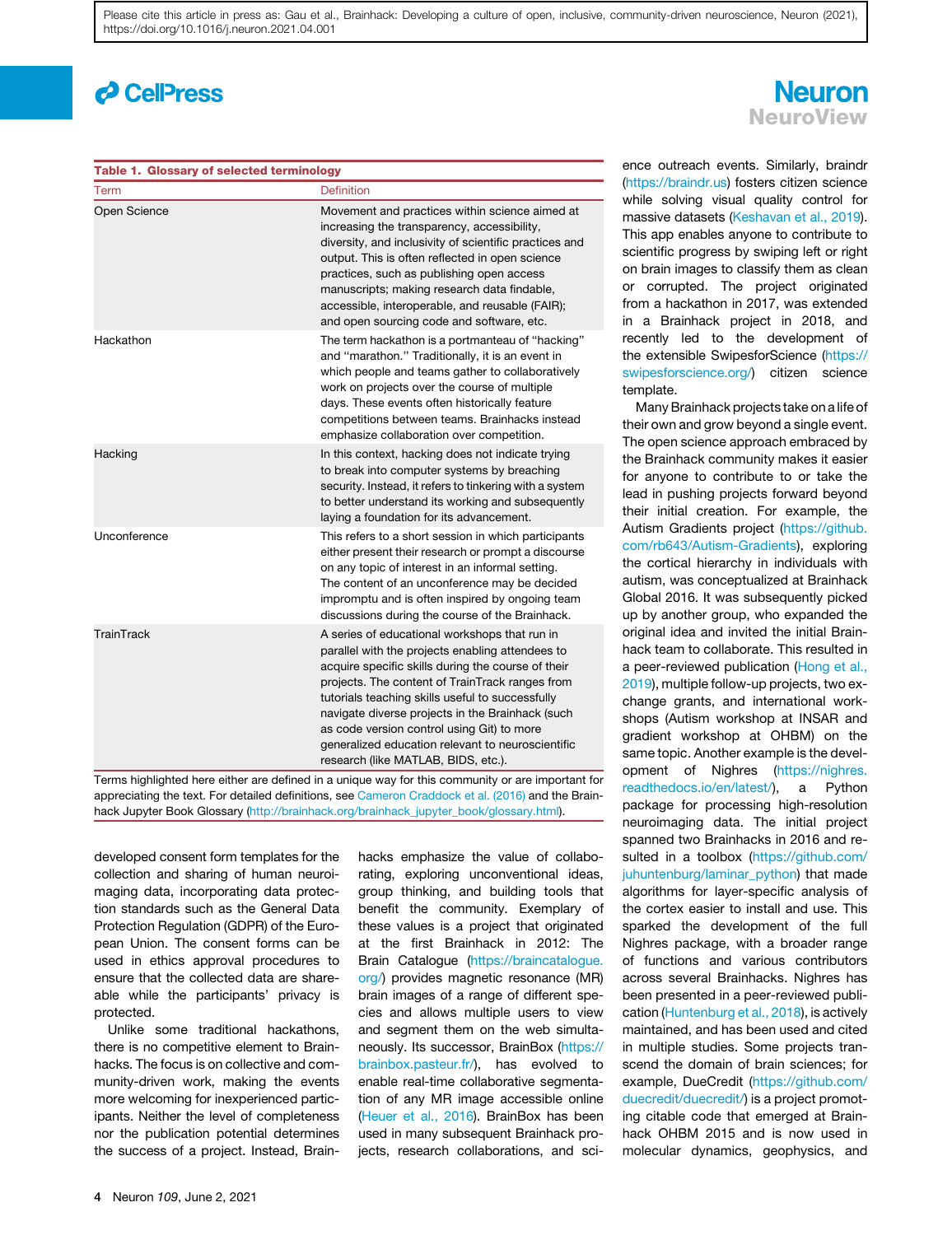### **Neuron NeuroView**

other sciences. Many more projects have been part of Brainhacks over the years, attracting users and developers and evolving together with the community. An expanding list lives in the accompanying Jupyter Book ([http://brainhack.org/](http://brainhack.org/brainhack_jupyter_book/overview.html) [brainhack\\_jupyter\\_book/overview.html](http://brainhack.org/brainhack_jupyter_book/overview.html)).

All these examples highlight how the project-oriented approach of Brainhacks encourages active participation and interdisciplinary collaboration that can reach beyond a single event. The projects directly benefit participants, who can explore new ideas in a stimulating setting, leverage their projects for career advancement, and gain new skills by collaborating with experienced researchers and developers. Brainhack projects also contribute to the progress of the wider neuroscience community by fostering exchange across scientific silos, resulting in multi-disciplinary tools, community-driven guidelines and reference data, and traditional publication output.

#### Learning by doing

Alongside projects, educational activities lie at the heart of Brainhacks. Such activities include informal teaching between project teammates, theoretical discussions in self-organized groups, unconference presentations, and structured workshops on a particular tool or topic. A recent format for major Brainhack events is the TrainTrack, entirely educationfocused sessions that run in parallel with project work ([Figures 1](#page-2-0)A and 1B). This format lowers the entry barrier for new participants, enabling them to build relevant skills and familiarize themselves with the structure and environment of a Brainhack before diving into their first project. The variety of educational approaches supports different ways of learning. Furthermore, the informal nature of these activities empowers participants to be proactive about learning and asking for help.

Brainhack instructors strive to share their materials with the scientific community, including recorded presentations, slide decks, or interactive tutorials. For example, all the materials developed for the TrainTrack of OHBM Brainhack 2020 have been made publicly available under a permissive license so as to encourage reuse, redistribution, and reproduction of the content. Educational content developed for Brainhacks covers a range of topics, including analytical and statistical methods (e.g., machine learning, data preprocessing), reproducible workflows (e.g., automated pipelines, automated data standardization, version control, software containers), and other relevant concepts (e.g., preregistration, p-hacking). Brainhacks represent an ideal place to showcase neuroscientific tools in the form of presentations or training sessions. These sessions are designed to be hands on and interactive as they typically feature small groups having active discussions. Participants are explicitly encouraged to adopt what they learned at a Brainhack event to their own context and to improve the teaching material with their own ideas.

Skills learned at Brainhacks are not constrained to those of a technical nature; the event format provides a unique opportunity for early career researchers to develop transferable skills such as teamwork and leadership. Project teams are often interdisciplinary, allowing participants to practice communicating beyond their own field. Everyone is encouraged to propose and lead their own projects, and the informal structure of the events often empowers more junior participants to also take on a leadership role. The growing pool of training materials provides a ready route to extend teaching opportunities to any member of the community, including trainees. Such experiences are rare for early career researchers, but crucial for their advancement given that they can potentially mold future interests, boost the quality of their research, and widen their scientific horizons. Altogether, the broad range of scientific and professional training opportunities equips participants with a skill set that can be applicable across many domains and career stages and may therefore open up a greater range of career opportunities.

#### Open science and collaborative coding

Despite the increasingly central role of programming in neuroscience research, formal training in coding is not common in the neuroscience curriculum. In addition, code is seldom shared across more than a few labs and too often read and executed by only a single individual. As a result, many scripts and workflows are

hard to reuse and share and may contain undiscovered errors [\(Merali, 2010\)](#page-6-6).

By putting cross-disciplinary collaboration at its heart, Brainhacks have brought awareness to the need for usability, reusability, and long-term maintenance of tools. This comes with a shift of efforts, from individuals creating tools for their own needs to a community actively contributing to an existing resource, solving the aforementioned issues. Practices such as writing good code and documentation, improving code readability, performing basic version control, working collaboratively on a codebase on GitHub, GitLab, or BitBucket, and using appropriate open licenses have become essential within the community. These open practices and tools facilitate communitydriven development and ensure that tools are available to all researchers, fostering global inclusivity. Brainhacks have highlighted the utility of producing a variety of research deliverables other than scientific papers (such as software, tutorials, workflows, and datasets), a concept that is increasingly endorsed by publishing venues such as F1000, RIO, eLife, Aperture, and others over the years.

Mastering collaborative programming skills enables Brainhack participants to contribute to open research objects that affect the wider scientific community. It can also make them more efficient at conducting their own research; for example, skills such as version control can be transferred to their own research group and foster more seamless collaboration among lab members. The wider neuroscience community benefits from the creation of transparent, reproducible tools and from researchers equipped with the skills to maintain and extend them.

#### A focus on reproducibility

In line with their open, transparent, and collaborative nature, Brainhacks promote increased awareness of the importance of reproducible practices that integrate easily into research workflows. In addition to the coding practices mentioned above, an important aspect of reproducibility is data sharing. Public datasets are featured extensively in Brainhack projects and training sessions because they are ideal for testing out new ideas or learning how to use a new tool. First-time users thus experiment with these datasets and

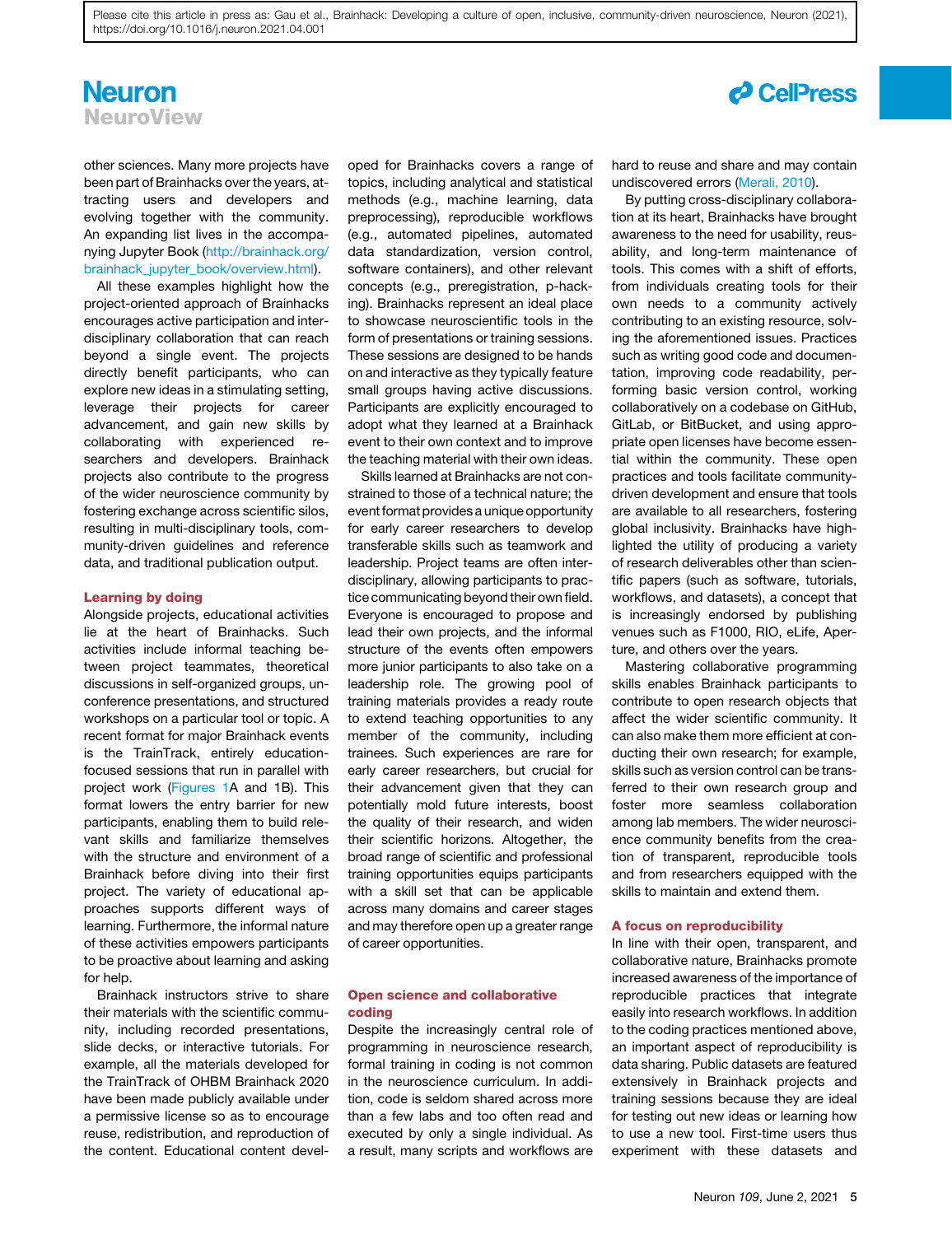### *d* Cell<sup>p</sup>ress

related tools under the guidance of expert users, which lowers the barrier to working with public data in the future. This approach establishes open data sharing as a standard practice and teaches participants how to curate their own data and metadata to make them accessible and reusable by others.

Resources that help researchers handle their data in a reproducible fashion are integral to Brainhacks; many of these have been introduced to the Brainhack community through structured efforts from the Center for Reproducible Neuroimaging Computation [\(Kennedy et al.,](#page-6-7) [2019](#page-6-7)). For example, many projects and trainings use DataLad [\(https://www.](https://www.datalad.org/) [datalad.org/\)](https://www.datalad.org/), a tool that not only lets participants version-control their own data but also helps them find, access, share, and work with increasingly large publicly available datasets. Similarly, a growing number of projects build on the Brain Imaging Data Structure (BIDS; [https://bids.](https://bids.neuroimaging.io/) [neuroimaging.io/](https://bids.neuroimaging.io/); [Gorgolewski et al.,](#page-6-8) [2016](#page-6-8)), a community standard for the organization of brain imaging data and metadata founded with the International Neuroinformatics Coordinating Facility (INCF; [https://www.incf.org/\)](https://www.incf.org/). Introducing participants to data standards, such as BIDS, in the environment of a Brainhack allows them to experience the benefits of a unified data organization and provides them with the skillset to use these formats in their own research. Additionally, past Brainhacks have highlighted best practices in neuroimaging data analysis as defined by the Committee on Best Practice in Data Analysis and Sharing (COBIDAS guidelines for MRI [\[http://](http://www.humanbrainmapping.org/files/2016/COBIDASreport.pdf) [www.humanbrainmapping.org/files/](http://www.humanbrainmapping.org/files/2016/COBIDASreport.pdf)

[2016/COBIDASreport.pdf](http://www.humanbrainmapping.org/files/2016/COBIDASreport.pdf)] as well as for EEG and MEG [\[https://osf.io/a8dhx/](https://osf.io/a8dhx/)]). By creating a scientific culture around open and standardized data, metadata, and methods, as well as detailed documentation and reporting, Brainhacks promote fundamental building blocks of a more efficient and reliable scientific research process.

#### Building and bridging communities

All aspects of Brainhacks discussed above build upon an active commitment to a diverse, inclusive, and non-hierarchically organized community. This commitment has been formalized in a Code of Conduct that aims to ensure a safe and welcoming environment for participants from all backgrounds. The Code of Conduct is discussed at the beginning of a Brainhack, and adherence is monitored throughout the event. There have also been dedicated efforts to raise awareness about equity, diversity, and inclusivity, such as a recent panel discussion at Brainhack Ontario 2020. While far from perfect or bias-free, we feel that the Brainhack community itself is continuously growing more diverse in terms of race, ethnicity, gender identity and expression, sexual orientation, career stage, and other aspects of personal background and identity. The enthusiastically inclusive culture helps members hold each other to a standard of mutual respect that empowers individuals from typically underrepresented groups to claim their space and take on central roles in the community.

Brainhacks are designed to promote intensive networking. The project-oriented and decentralized setting puts participants on an equal footing regardless of backgrounds and career stage. Unconferences provide a unique opportunity for people interested in the same topic to meet and discuss, sometimes sparking new collaborations. Working in small groups during projects, workshops, and unconferences over the course of several days encourages frequent interactions that often go deeper than relatively short encounters at traditional conferences. These interactions contribute to building lasting collaborations that bridge across disciplines, research contexts, career stages, and geographical borders. Sometimes they lead to job opportunities, grant proposals, new ideas, and new projects. Often, they turn into friendships. We firmly believe that growing this diverse community and insisting on a culture of collaboration and inclusivity has untold benefits for the retention and well-being of all scientists doing brain research.

In addition to year-round locally organized Brainhacks, Brainhack Global has emerged as a major yearly initiative that has sparked numerous simultaneous events around the world [\(Figures 1C](#page-2-0) and 1D). The focus on open collaboration through virtual spaces throughout the years meant that the community had the infrastructure, knowledge, and motivation to go fully virtual in 2020, ac-



commodating restrictions due to the COVID-19 pandemic, budget constraints, and increased awareness of the climate cost of travel. The general format of project-oriented, community-building events has gained traction in the field of neuroscience and beyond. Large initiatives such as the Human Brain Project, Neurodata Without Borders, and the Society for the Improvement of Psychological Science have also chosen hackathons as a primary work format. Summer schools like the ABCD-ReproNim course, NeuroHackademy, the ABCD Workshop and the Brainhack School are based on the same principles as the original Brainhack events. Brainhacks have been organized with other communities such as Network Neuroscience ([https://](https://netscisociety.net/home) [netscisociety.net/home\)](https://netscisociety.net/home), thereby forming a bridge with those communities. Many Brainhack community members also play active roles in like-minded initiatives such as the Open Science Special Interest Group [\(https://ossig.netlify.app/\)](https://ossig.netlify.app/) of OHBM or Neuromatch Academy ([https://](https://arxiv.org/abs/2012.08973) [arxiv.org/abs/2012.08973](https://arxiv.org/abs/2012.08973)), among others. Thus, a community of individuals and practices has emerged that transports the benefits and values of the Brainhack format far beyond any individual event or organization. Brainhacks are spreading to an increasingly wide community, because their non-hierarchical, self-organizing structure enables individuals to organize a Brainhack anywhere in the world ([Figure 1](#page-2-0)C), while events are kept financially accessible. An online community with more than 4,000 members and 500 channels uses the Mattermost messaging platform to provide continuity across time and space. Posts range from questions about a specific resource to job openings and discussions about research ethics, and anyone can join regardless of having attended a Brainhack. The community evolves with every new member and their ideas, and many members become local advocates for the principles of open and collaborative science in their home institutions.

#### Conclusion and future directions

Brainhacks complement traditional academic settings and offer additional opportunities for participants to achieve their scientific and professional goals. The focus on building a community that promotes